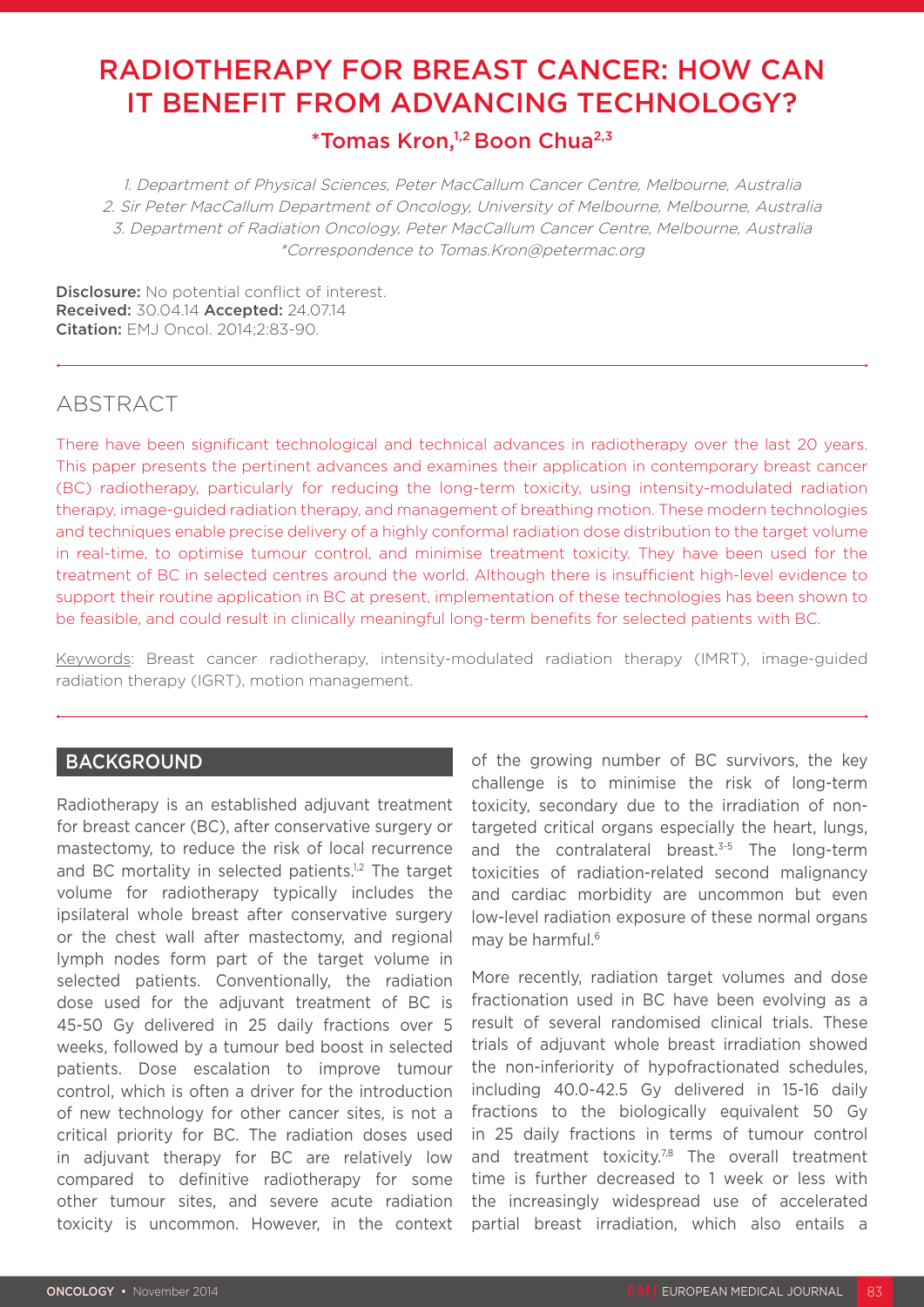change in target volume from the whole breast to the tumour bed only, in selected patients with early BC.<sup>9</sup> Although the delivery of larger fraction sizes in a shorter overall treatment time improves patient convenience, this benefit needs to be carefully balanced against the risk of more long-term adverse effects, highlighting the importance of judicious application of radiation technical advances for reducing this risk in patients with BC.10

The evolving practice of radiotherapy for BC has brought into focus the importance and relevance of new technologies and techniques to improve its efficacy and safety. The conventional technique of whole breast radiotherapy primarily involves two parallel opposed tangential radiation beams (main picture in Figure 1). They are often supplemented by smaller 'fields-in-field' to improve dose homogeneity in the target volume by delivering additional radiation doses to the parts that do not receive the prescribed dose from the two primary tangential beams.<sup>11</sup> In comparison to the other tumour sites, whole breast radiotherapy has been delivered at many centres without contouring of the target volume and critical structures explicitly on 3D computerised tomography (CT) scans to improve dose distribution throughout the target volume and reduce treatment toxicity. Although 3D CT planning was proposed for BC treatment two decades ago,<sup>12</sup> it was not until recent years that it became more routinely used.

The aim of the present review is to examine the impact of the following technical advances of radiotherapy for BC:

- 1. Intensity-modulated radiation therapy (IMRT);
- 2. Image-guided radiation therapy (IGRT);
- 3. Management of breathing motion affecting the target volume and critical organs, especially the heart.

## CONTEMPORARY TECHNOLOGIES AND TECHNIQUES OF RADIOTHERAPY

The past two decades have witnessed significant technological advances in radiation oncology, enabled by the increasing availability of computer technology to improve the characterisation of target volume, precision of its localisation, accuracy of radiation delivery, and homogeneity of dose distribution in the target volume. The improvements

in target volume characterisation and localisation are beyond the scope of the present review. IMRT, IGRT, and motion management primarily concern treatment delivery. IMRT improves homogeneity of radiation dose distribution in the target volume and enables delivery of highly conformal radiotherapy. IGRT is essential for accurate and reproducible positioning of radiation beams during treatment. Motion management is related to IGRT, as the same imaging tools could also be utilised to assess movements of the target, in order to improve treatment accuracy, and critical normal organs, to minimise radiation exposure. We present a general review of the three techniques with particular reference to BC. More in-depth reviews are presented elsewhere.<sup>13-16</sup>

### IMRT

The application of IMRT in the discipline of radiation oncology is increasing rapidly. The concept of IMRT was developed in the early 1980s, and involved subdivision of radiation beams into segments of different intensity, to increase the freedom of shaping radiation dose distribution and optimise its conformity and homogeneity in the target volume.<sup>17</sup> The subdivision became easily achievable when multileaf collimators (MLCs) became a standard accessory of most linear accelerators used in radiotherapy delivery.<sup>18</sup> The MLCs consist of many thin tungsten leaves that move independently of each other to shape the radiation fields. They effectively function as variable internal blocks in the beam, and conform to the target volume of individual patients quickly and automatically during treatment to enable radiation delivery to multiple small fields in rapid succession. The leaf pattern may also be dynamically modified during treatment to further decrease the time required for delivery of each fraction. More recently, this dynamic delivery was further enhanced by the capacity of linear accelerators to dynamically modify the MLC patterns whilst rotating the radiation source around the patient, a process called volumetric modulated arc therapy (VMAT).19

The design of target volumes and sequence of delivery of IMRT or VMAT are, in most cases, not possible without computer aid.20 In the process of 'inverse treatment planning', the required radiation dose distribution is clinically defined, and the best possible method to achieve this distribution is yielded by a computer optimisation process. This has a number of important consequences: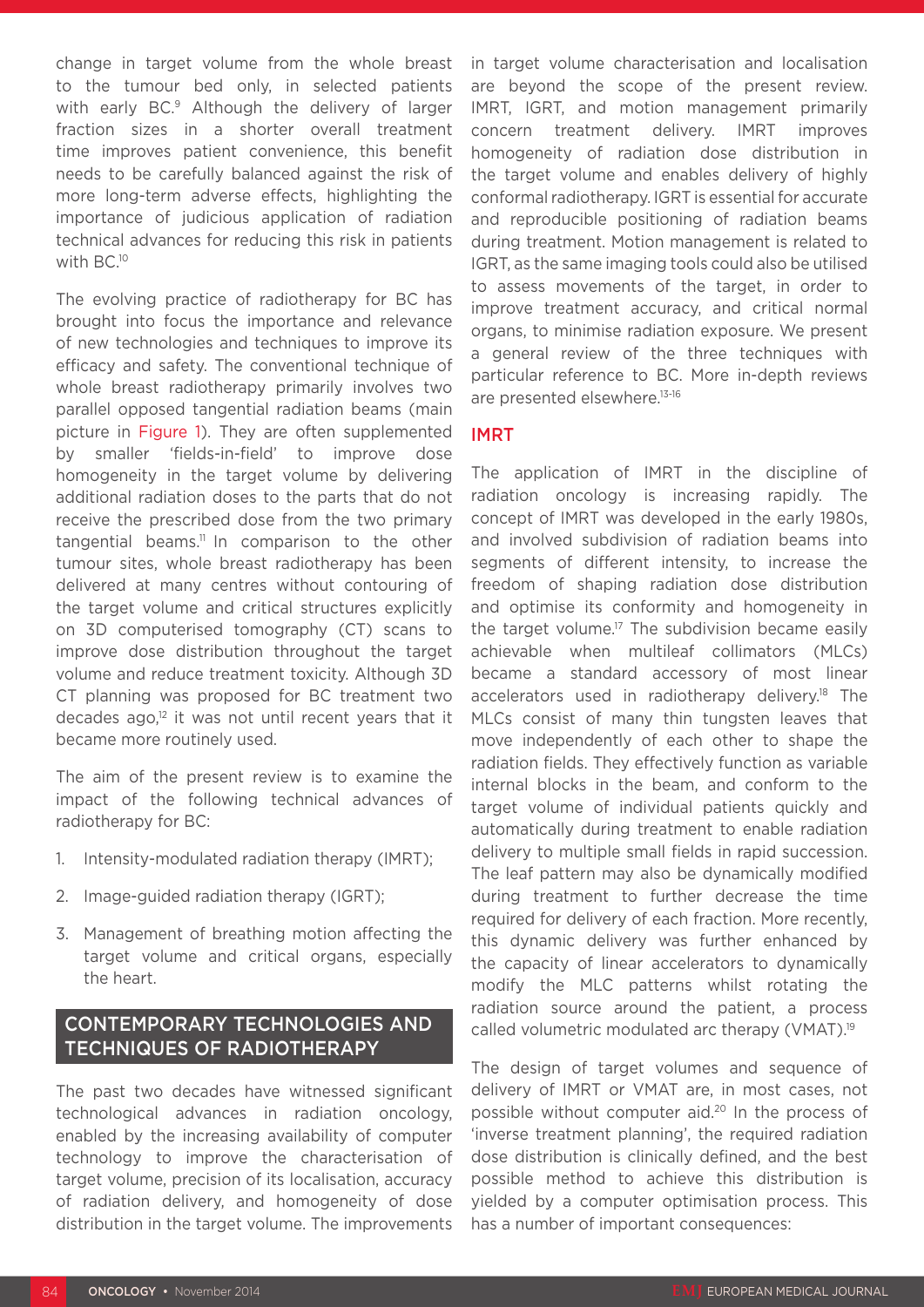- Contouring of all target volumes and relevant normal organs is required for the computer optimisation process,21 increasing the workload of clinicians with resource implications in individual radiotherapy centres.
- An IMRT plan typically consists of at least seven radiation fields, each of which is subdivided into multiple segments. Treatment plans of this complexity cannot intuitively be understood and verified. They require additional quality assurance measures, which could be additional calculations or physical measurements, further increasing resource requirements.13
- The overall beam-on time for delivery of IMRT is longer than in conventional radiotherapy, resulting in more radiation leakage. Improvement in conformality of radiation dose distribution to the target volume is often countered by an increase of low radiation doses to normal organs distant to the target. The potential long-term adverse effects of low radiation dose exposure of normal organs, particularly the risk of radiation-related second malignancy, are an important consideration in the application of IMRT in patients with early BC, many of whom are long-term survivors.<sup>22</sup>
- Since the margins applied around target volumes to account for uncertainties in planning and treatment delivery in IMRT are typically smaller than in conventional radiotherapy, reproducibility of patient set-up and regular verification imaging become correspondingly more important.23

There is some inconsistency in the definition of IMRT in the literature. In whole breast radiotherapy, the use of two parallel opposed tangential radiation beams, supplemented by one or more smaller beams in the same direction (field-in-field approach; Figure 1), is sometimes referred to as IMRT, even if inverse treatment planning and complex field design is not a prerequisite.<sup>24</sup> This field-in-field approach was used in the IMRT arm of two randomised trials of early BC, which showed a decrease in acute radiation toxicity such as moist desquamation in the IMRT arm compared to 2D radiotherapy.25,26 This was associated with an improved cosmetic outcome in the IMRT arm.26 Including these results, a systematic review has found that radiotherapy for BC is one of the few areas where the benefit of IMRT is proven.<sup>24</sup>

The more contemporary definition of IMRT involves the use of more than two beam directions and inverse treatment planning. For whole breast irradiation, multi-field inverse-planned IMRT may provide additional degrees of freedom to optimise dose distribution, particularly when the target volume also includes the regional lymph nodes, 27,28 or to reduce radiation doses to the heart for patients with left-sided BC.29 Heart sparing has been one of the main drivers for the introduction of inverse-planned IMRT in BC.28,30 It is difficult to achieve in some patients using two tangential beams; in particular, if the target volume includes the internal mammary lymph nodes.<sup>31</sup> However, the inclusion of additional beam directions requires caution as it may paradoxically increase radiation doses to the contralateral breast, lung, and heart.32

#### **The role of IMRT in radiotherapy for BC**

The use of a field-in-field approach for whole breast irradiation is well-established as it not only reduces treatment time compared to the use of conventional wedges, but also optimises radiation dose distribution in the target volume: a key benefit of multifield inverse-planned IMRT without its disadvantage of increased doses to the distal nontargeted organs. Thus, implementation of inverseplanned IMRT and VMAT for BC is likely to be limited, with careful patient selection based on anatomy and the need for regional nodal irradiation rather than a 'one size fits all' approach informing their utilisation.

#### IGRT

Verification imaging is a quality assurance measure undertaken to confirm if the target volume is accurately localised for treatment delivery. There is no uniformly accepted distinction between conventional verification imaging and IGRT.33,34 However, there is general agreement that IGRT should include the following features:

- Availability of high quality imaging equipment in the treatment room;
- Ability to visualise the actual target volume (and not just the external markers or bony anatomy) with the patient in treatment position, immediately prior to treatment;
- Presence of predefined protocols to indicate the necessary corrective measures in the presence of inaccurate target volume localisation on verification images.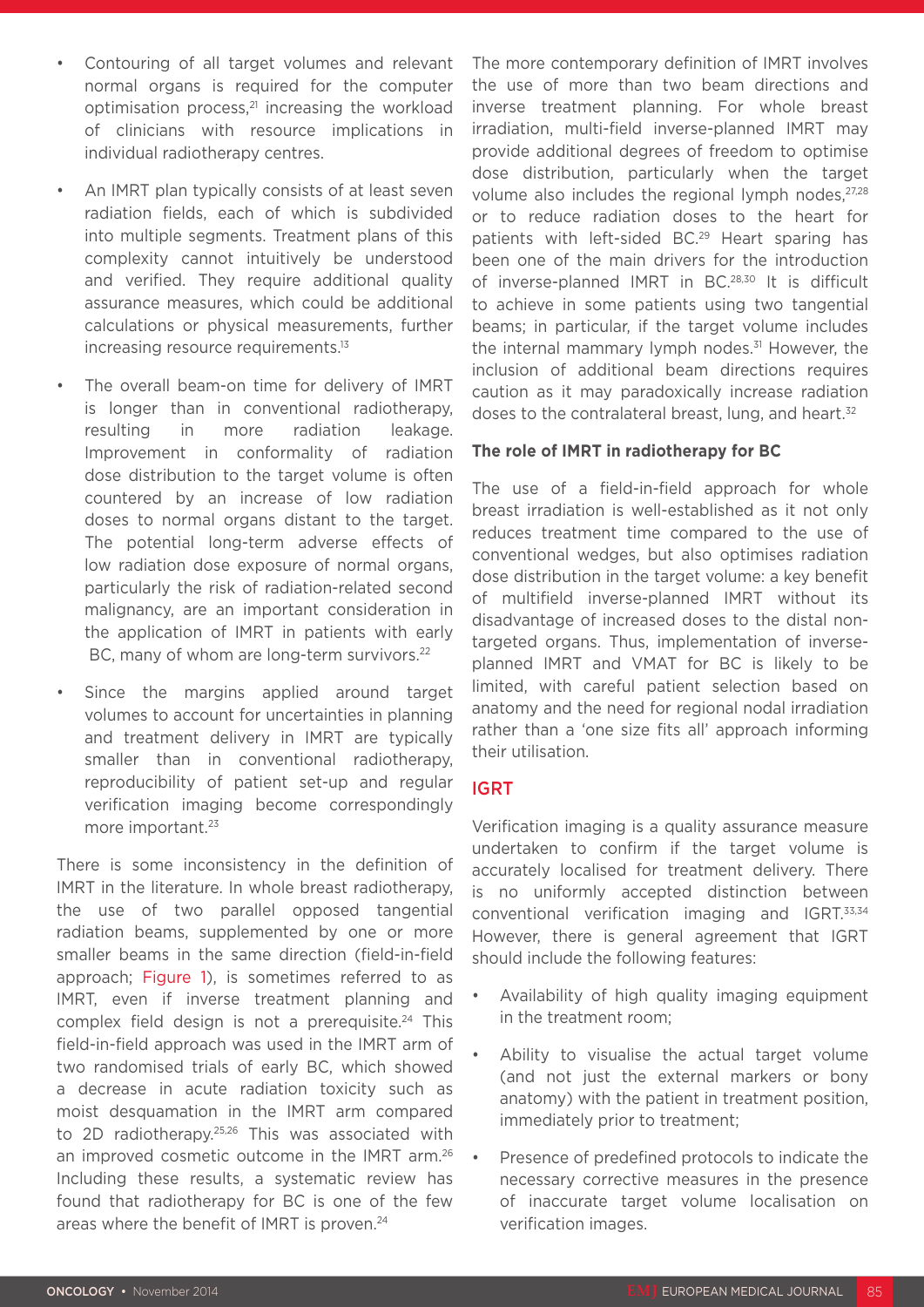

Figure 1: Conventional whole breast radiation treatment plan using a two tangential, parallel-opposed beam arrangement supplemented by field-in-field. The insert demonstrates a treatment plan for multifield, inverse-planned, intensity-modulated radiation therapy.

Most modern linear accelerators are equipped with imaging equipment. A commonly available piece of equipment is the electronic portal imaging (EPI) device, which uses the megavoltage treatment beam to generate an image in a detector system, built into the gantry of a linear accelerator on the opposite side of the beam, without exposing patients to additional radiation doses.<sup>35</sup> Figure 2b shows an EPI of an anthropomorphic phantom which is depicted in Figure 2a. EPI uses megavoltage X-rays, a radiation quality optimised for treatment and not imaging. A dedicated diagnostic imaging unit using kilovoltage X-rays is now available on high-end linear accelerators to deliver high quality images as shown in Figure 2c.<sup>36</sup> The figure shows the surgical clips implanted in the phantom clearly. This can enable more precise targeting of the tumour bed, delineated by surgical clips, for the delivery of additional radiation doses to this site, to improve tumour control in patients undergoing breast conserving therapy. 37,38

Projection images from many different directions, generated by the integrated diagnostic imaging unit of a linear accelerator, can be combined to form a reconstructed 3D cone beam CT (CBCT) image set prior to treatment delivery.<sup>39</sup> Comparison of this image set to the image acquired during the

preceding treatment planning process verifies not only correct positioning of the patient but also the target volume and critical organs.40,41 However, the following disadvantages of CBCT may limit its application in BC:

- A CBCT delivers approximately 1 Gy of radiation dose to the imaged site. Over the course of 25 fractions, the total additional dose to the heart, lungs, and contralateral breast is of the order of 0.25 Gy, which is approximately 100 times higher than the annual radiation exposure from natural sources.42
- A CBCT is acquired over approximately 1 minute during which motion artefacts may be introduced. Digital tomosynthesis may be a faster low-dose alternative in the future. $43$
- CBCTs from different manufacturers have different fields of view, some of which may not cover the entire region of interest.
- Shifting of the patient to a different position on the treatment unit may be necessary to acquire a CBCT with sufficient clearance of the linear accelerator's gantry in its rotation around the patient, potentially introducing positioning errors.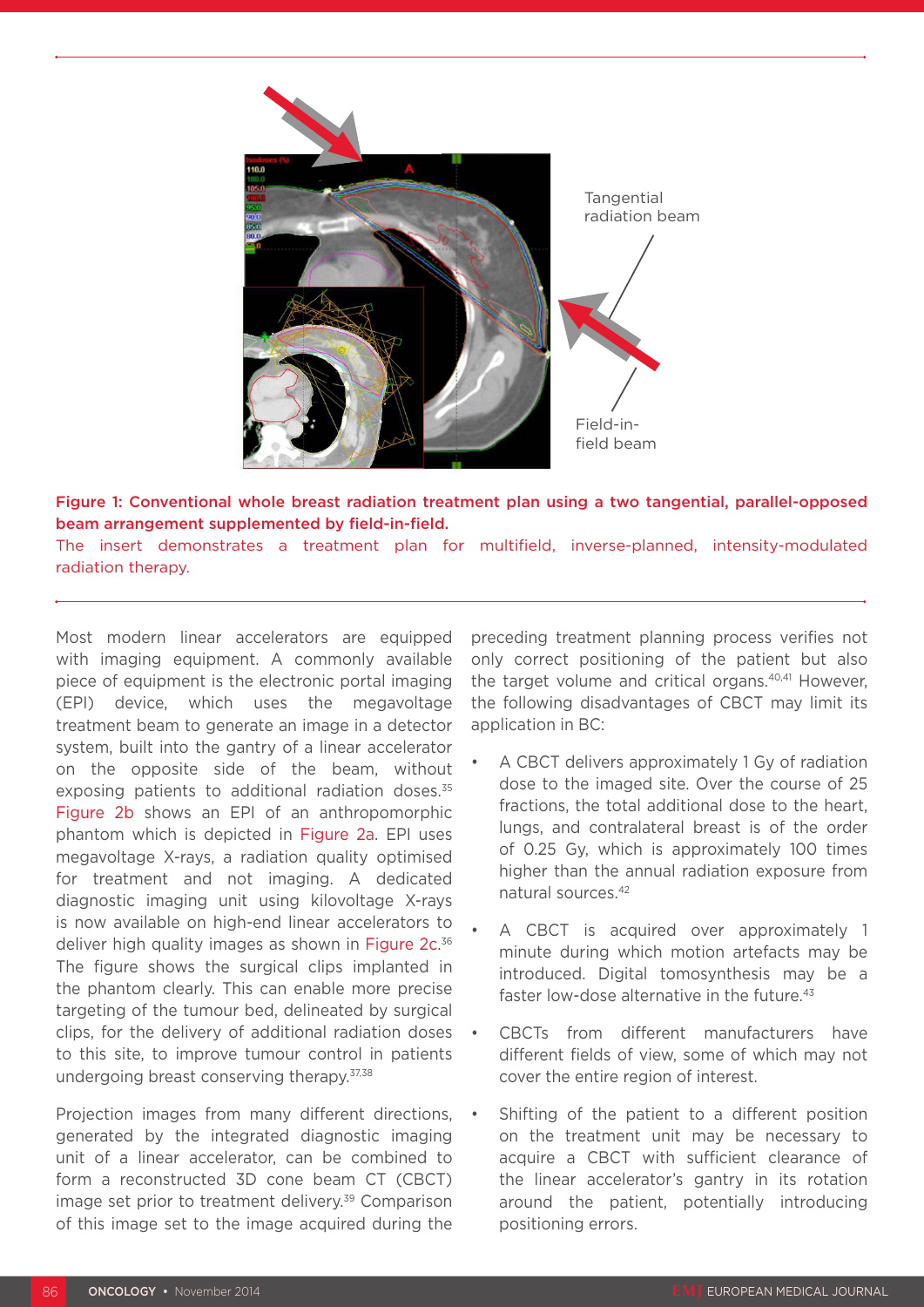

Figure 2: Image guidance in an anthropomorphic phantom with customised breast attachments. A) The phantom on a radiation treatment couch. Customised breast attachments were made from wax. B) Electronic portal image of the breast attachment acquired using megavoltage (MV) treatment beam. C) Image of the breast attachment acquired using diagnostic X-ray equipment integrated into the gantry of a linear accelerator. The surgical clips implanted into the phantom are visible only in this image. *Taken from Willis et al.48*

The other modalities that may be used for IGRT of BC are ultrasound<sup>44</sup> and, most recently, magnetic resonance imaging.45,46 However, these modalities require new skill sets and are not widely available at present.

#### **The role of IGRT in radiotherapy for BC**

Although CBCT offers high quality verification images, this benefit needs to be balanced against the potential harm of additional radiation exposure to normal organs of patients and introduction of motion artefacts during its acquisition. Its application will likely increase if complex IMRT<sup>47</sup> and partial breast irradiation<sup>48</sup> become more widely used. However, EPI is currently the preferred option for verification imaging in most patients undergoing radiotherapy for BC.

#### Motion Management

Motion management could improve the precision of radiation delivery to targets that move, particularly with the breathing cycle.<sup>16,49</sup> As chest wall motion is typically relatively limited during

quiet breathing,<sup>50</sup> the aim of motion management in whole breast radiotherapy is to reduce radiation doses to normal structures; in particular, the heart, which moves with breathing in relation to the target volume.<sup>51,52</sup> Motion management can be achieved using a variety of approaches, ranging from increasing the target volume to take motion into account, to immobilisation, gated delivery, and deep inspiration breath hold (DIBH).<sup>16</sup> In gated delivery the radiation beam is turned on only during predetermined phases of the breathing cycle to effectively 'freeze' the organ motion during radiation delivery and decrease treatment set-up uncertainty.53 Its application in BC is predicated on the movement of the heart away from the high dose region of the target volume during inhalation.50,54 DIBH capitalises further on this movement during deep inhalation, as illustrated in Figure 3. 55-59

An additional benefit of DIBH radiotherapy is that lung density is reduced and, as such, there is less healthy lung tissue in the radiation field, potentially reducing the probability of lung toxicity.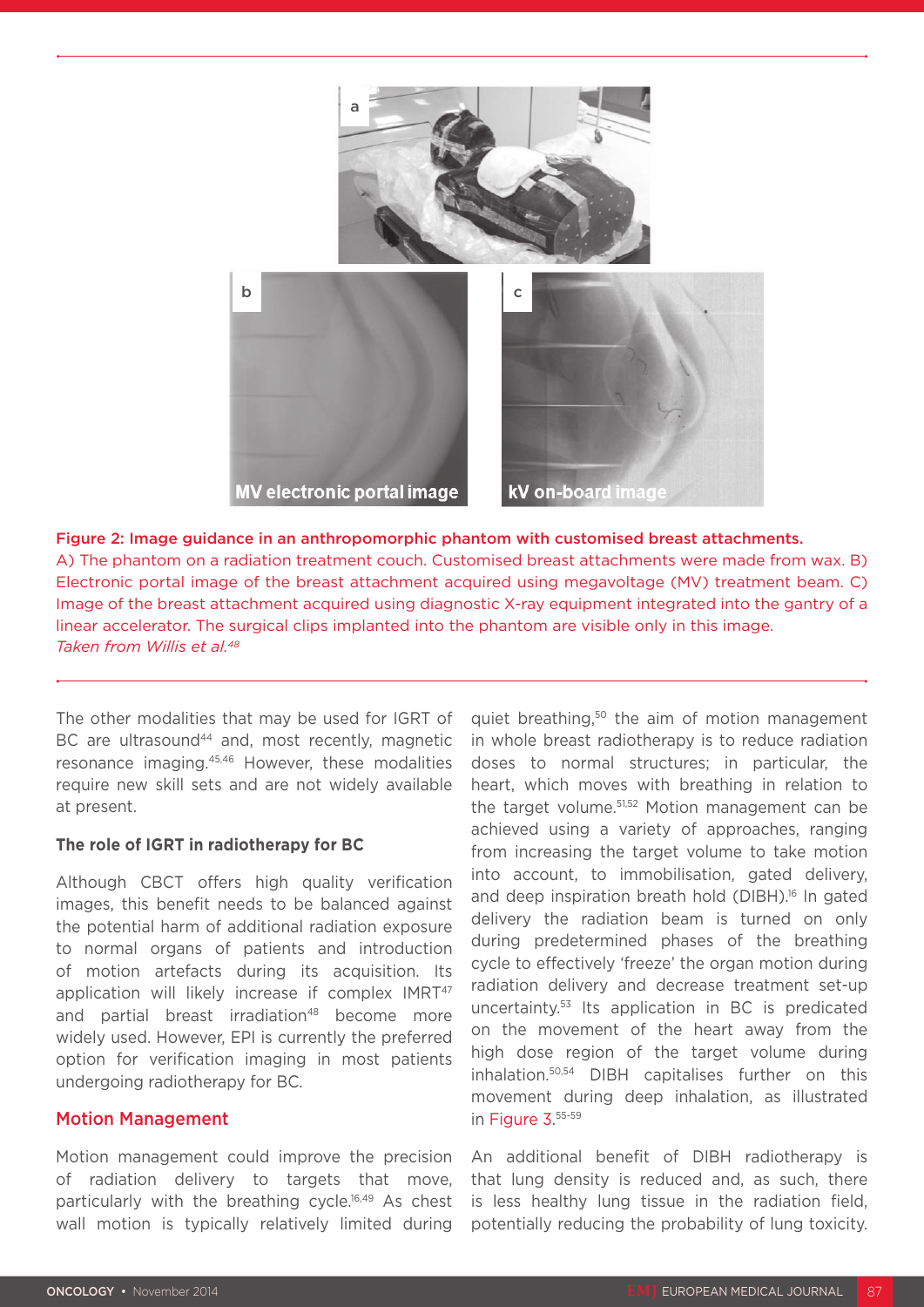

Free Breathing **Deep inspiration** 

Figure 3: Planning computerised tomography scans of a patient with left-sided breast cancer after breast conserving surgery, demonstrating the decrease in cardiac volume in the target volume during deep inspiration compared with free breathing. The heart moved inferiorly on the diaphragm and out of the radiation field during deep inhalation.

DIBH: deep inspiration breath hold.

It is also important to note that DIBH, in the commonly used supine treatment position but not in the prone position, confers benefit to patients irrespective of the treatment technique used. In addition, a recent review of heart sparing approaches indicated that different techniques could complement each other.<sup>30</sup> For example, IMRT may further improve heart sparing in patients treated using DIBH.<sup>59</sup> However, as with other new techniques, DIBH must be implemented in practice carefully as treatment planning needs to be aligned with the DIBH state, and the breathing cycle of the patient should be monitored to ensure reproducible treatment set-up.

#### **The role of motion management in radiotherapy for BC**

Cardiac toxicity is an important consideration for patients undergoing left-sided breast radiotherapy, particularly with the increasing use of potentially cardiotoxic systemic therapeutic agents, including anthracyclines and trastuzumab (Herceptin®).60 Motion management using DIBH can be an effective method of reducing radiation dose to the heart to decrease the risk of cardiac toxicity. It is anticipated that DIBH will become increasingly used in radiotherapy for BC.

## **CONCLUSION**

New radiation technologies and techniques have the potential to improve the efficacy and safety of radiotherapy for patients with early BC. However, the maxim of '*primum non nocere*' is particularly relevant in these patients as the majority of them are long-term survivors. Thus, implementation of new radiation technologies and techniques must be scientifically rigorous and measured with patient safety as a key consideration. As IMRT and IGRT involve the delivery of additional low radiation doses to normal organs distal to the target volume, identification of patients who would derive the most benefit from the techniques is critical. An important consideration in implementing new radiation technologies and techniques is that they are often complementary to each other. For example, motion management would not be possible without high quality image guidance, and delivery of the highly conformal radiation dose distribution of IMRT is dependent on IGRT. Thus, it is necessary that new technological and technical advances in radiation oncology are not examined in isolation from each other. A multidisciplinary approach is key to their successful implementation to improve patient outcomes.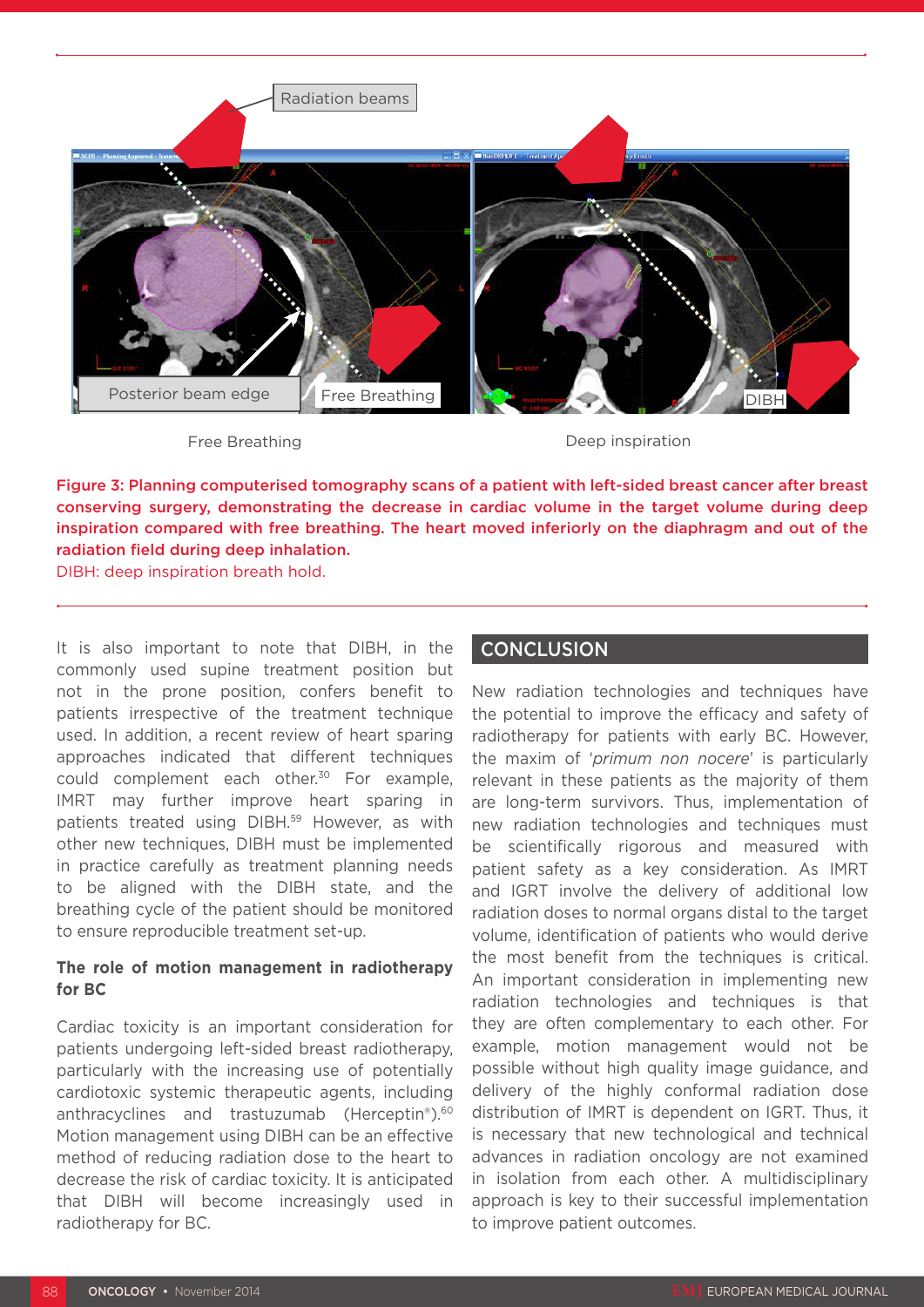#### Acknowledgements

The authors would like to thank David Willis for many discussions and the images shown in Figure 2.

#### REFERENCES

1. Early Breast Cancer Trialists' Collaborative Group. Favourable and unfavourable effects on long-term survival of radiotherapy for early breast cancer: an overview of the randomised trials. Lancet. 2000;355:1757-70.

2. Darby S et al; Early Breast Cancer Trialists' Collaborative Group. Effect of radiotherapy after breast-conserving surgery on 10-year recurrence and 15 year breast cancer death: meta-analysis of individual patient data for 10,801 women in 17 randomised trials. Lancet. 2011;378:1707-16.

3. Clarke M et al; Early Breast Cancer Trialists' Collaborative Group (EBCTCG). Effects of radiotherapy and of differences in the extent of surgery for early breast cancer on local recurrence and 15-year survival: an overview of the randomised trials. Lancet. 2005;366:2087-106.

4. Darby SC et al. Long-term mortality from heart disease and lung cancer after radiotherapy for early breast cancer: prospective cohort study of about 300,000 women in US SEER cancer registries. Lancet Oncol. 2005;6:557-65.

5. Darby SC et al. Risk of ischemic heart disease in women after radiotherapy for breast cancer. N Engl J Med. 2013;368: 987-98.

6. The 2007 Recommendations of the International Commission on Radiological Protection. ICRP publication 103. Ann ICRP. 2007;37:1-332.

7. Haviland JS et al. The UK Standardisation of Breast Radiotherapy (START) trials of radiotherapy hypofractionation for treatment of early breast cancer: 10 year follow-up results of two randomised controlled trials. Lancet Oncol. 2013;14:1086-94.

8. Whelan TJ et al. Long-term results of hypofractionated radiation therapy for breast cancer. N Engl J Med. 2010;362: 513-20.

9. Formenti SC. External-beam-based partial breast irradiation. Nat Clin Pract Oncol. 2007;4:326-7.

10. Olivotto IA et al. Interim cosmetic and toxicity results from RAPID: a randomized trial of accelerated partial breast irradiation using three-dimensional conformal external beam radiation therapy. J Clin Oncol. 2013;31:4038-45.

11. Evans PM et al. The delivery of intensity

modulated radiotherapy to the breast using multiple static fields. Radiother Oncol. 2000;57:79-89.

12. Hiraoka M et al. Use of a CT simulator in radiotherapy treatment planning for breast conserving therapy. Radiother Oncol. 1994;33:48-55.

13. Hartford AC et al. American Society for Therapeutic Radiology and Oncology (ASTRO) and American College of Radiology (ACR) practice guidelines for intensity-modulated radiation therapy (IMRT). Int J Radiat Oncol Biol Phys. 2009;73:9-14.

14. Bortfeld T. IMRT: a review and preview. Phys Med Biol. 2006;51:R363-79.

15. Korreman S et al. The European Society of Therapeutic Radiology and Oncology-European Institute of Radiotherapy (ESTRO-EIR) report on 3D CT-based inroom image guidance systems: a practical and technical review and guide. Radiother Oncol. 2010;94:129-44.

16. Keall PJ et al. The management of respiratory motion in radiation oncology report of AAPM Task Group 76. Med Phys. 2006;33:3874-900.

17. Brahme A et al. Solution of an integral equation encountered in rotation therapy. Phys Med Biol. 1982;27:1221-9.

18. Xia P, Verhey LJ. Delivery systems of intensity-modulated radiotherapy using conventional multileaf collimators. Med Dosim. 2001;26:169-77.

19. Otto K. Volumetric modulated arc therapy: IMRT in a single gantry arc. Med Phys. 2008;35:310-7.

20. Webb S. Intensity-modulated radiation therapy (IMRT): a clinical reality for cancer treatment, "any fool can understand this". The 2004 Silvanus Thompson Memorial Lecture. Br J Radiol. 2005;78 Spec No 2:S64-72.

21. Nielsen MH et al. Delineation of target volumes and organs at risk in adjuvant radiotherapy of early breast cancer: national guidelines and contouring atlas by the Danish Breast Cancer Cooperative Group. Acta Oncol. 2013;52:703-10.

22. Xu XG et al. A review of dosimetry studies on external-beam radiation treatment with respect to second cancer induction. Phys Med Biol. 2008;53: R193-241.

23. Kron T. Imaging in the radiotherapy treatment room. J Med Imaging Radiat Oncol 2008;52:99-100.

24. Veldeman L et al. Evidence behind use of intensity-modulated radiotherapy: a systematic review of comparative clinical studies. Lancet Oncol. 2008;9:367-75.

25. Pignol JP et al. A multicenter randomized trial of breast intensitymodulated radiation therapy to reduce acute radiation dermatitis. J Clin Oncol. 2008;26:2085-92.

26. Donovan E et al. Randomised trial of standard 2D radiotherapy (RT) versus intensity modulated radiotherapy (IMRT) in patients prescribed breast radiotherapy. Radiother Oncol. 2007;82:254-64.

27. Popescu CC et al. Volumetric modulated arc therapy improves dosimetry and reduces treatment time compared to conventional intensitymodulated radiotherapy for locoregional radiotherapy of left-sided breast cancer and internal mammary nodes. Int J Radiat Oncol Biol Phys. 2010;76:287-95.

28. Beckham WA et al. Is multibeam IMRT better than standard treatment for patients with left-sided breast cancer? Int J Radiat Oncol Biol Phys. 2007;69:918-24.

29. Popescu CC et al. Inverse-planned, dynamic, multi-beam, intensitymodulated radiation therapy (IMRT): a promising technique when target volume is the left breast and internal mammary lymph nodes. Med Dosim. 2006;31:283-91.

30. Shah C et al. Cardiac dose sparing and avoidance techniques in breast cancer radiotherapy. Radiother Oncol. 2014;doi:10.1016/j.radonc.2014.04.009. [Epub ahead of print].

31. Nielsen HM et al. A simple method to test if the internal mammary lymph nodes are covered by the wide tangent technique in radiotherapy for high-risk breast cancer. Clin Oncol (R Coll Radiol). 2003;15:17-24.

32. Stillie AL et al. Does inverse-planned intensity-modulated radiation therapy have a role in the treatment of patients with left-sided breast cancer? J Med Imaging Radiat Oncol. 2011;55:311-9.

33. Dawson LA, Jaffray DA. Advances in image-guided radiation therapy. J Clin Oncol. 2007;25:938-46.

34. van Herk M. Different styles of imageguided radiotherapy. Semin Radiat Oncol. 2007;17:258-67.

35. Antonuk LE. Electronic portal